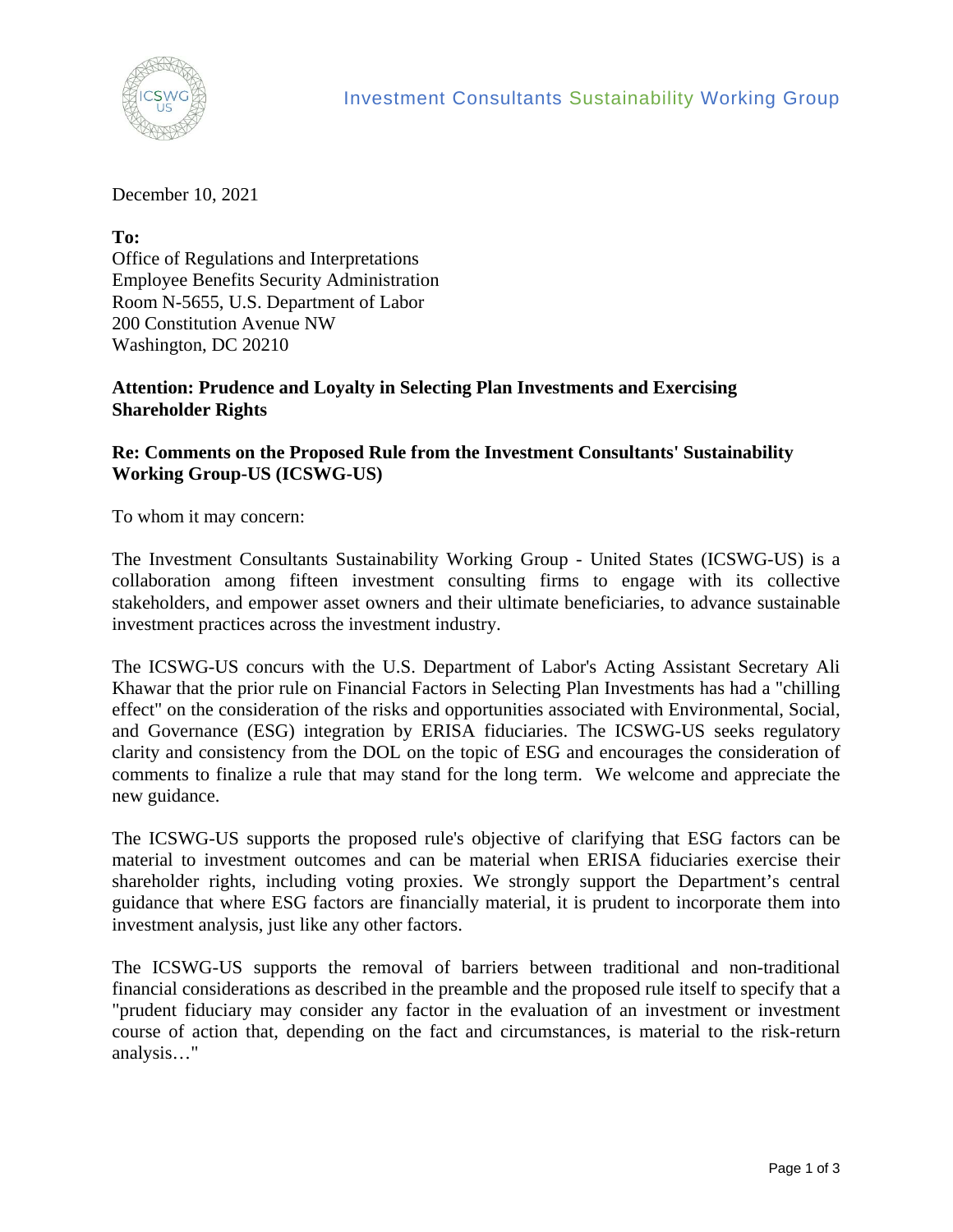

The ICSWG-US believes that it is important that the proposed rule includes the language that fiduciaries "not subordinate the interests of the participants and beneficiaries in their retirement income or financial benefits" and "may not sacrifice investment return or take on additional investment risk to promote benefits or goals unrelated to interests of the participants and beneficiaries".

The ICSWG-US supports the intent of the proposed rule to address the so-called "tiebreaker rule," whereby for otherwise similar investments, other factors can be considered in selection to break the tie. The proposed rule states that investments that "equally serve the financial interests of the plan" can be differentiated by the "collateral benefits" (non-financial benefits) they provide. The preamble suggests that using the broad language of equally serving the financial interests of the plan was intentional to give fiduciaries more latitude, understanding that no two proposed investments are indistinguishable in every way. This type of clarification is helpful, as the categorization of investments as indistinguishable, as in the prior rule, sets an almost impossible bar for investment evaluation.

The ICSWG-US appreciates that the proposed rule addresses ESG integration in defined contribution plans and investment options they offer, including the qualified default investment alternative (QDIA). We believe that if the language that collateral benefits must be "prominently displayed in disclosure materials provided to participants and beneficiaries" stands, it will be crucial for the DOL to provide guidance after the rule is published to ensure that standards such as "prominently displayed" are broadly understandable for ERISA fiduciaries implementing ESG integration.

The ICSWG-US supports the language on proxy voting that is similar to that in the ESG section, stating that fiduciaries must exercise their shareholder rights prudently and for the benefit of participants and beneficiaries; these duties cannot be "subordinated" to other causes.

The ICSWG-US appreciates that the proposed rule intends not to dissuade fiduciaries from voting proxies when the topic is one that could financially impact the plan's investment, nor to dissuade fiduciaries from not voting where the costs to vote outweigh the benefit of voting.

The ICSWG-US notes that the proposed rule differentiates between when plans vote their own proxies from when that duty is delegated to investment managers. The proposed rule states that investment managers should vote proxies in proportion to each plan's economic interest in a pooled vehicle, if there is a conflict between plan proxy voting policies. We believe the Department is creating a framework that would provide value to some plan sponsors, but that all asset managers are not in a position to offer that capability today. We suggest the Department acknowledge the operational challenge for investment managers to implement this approach at this time, given managers have been unable to vote pooled vehicles proportionally, although we are seeing some changes on this front. We further suggest that the Department issue subsequent guidance and allow time for managers to fully implement this capability for those plan sponsors that are interested in this proxy voting approach. The proposed rule does note an alternative, in